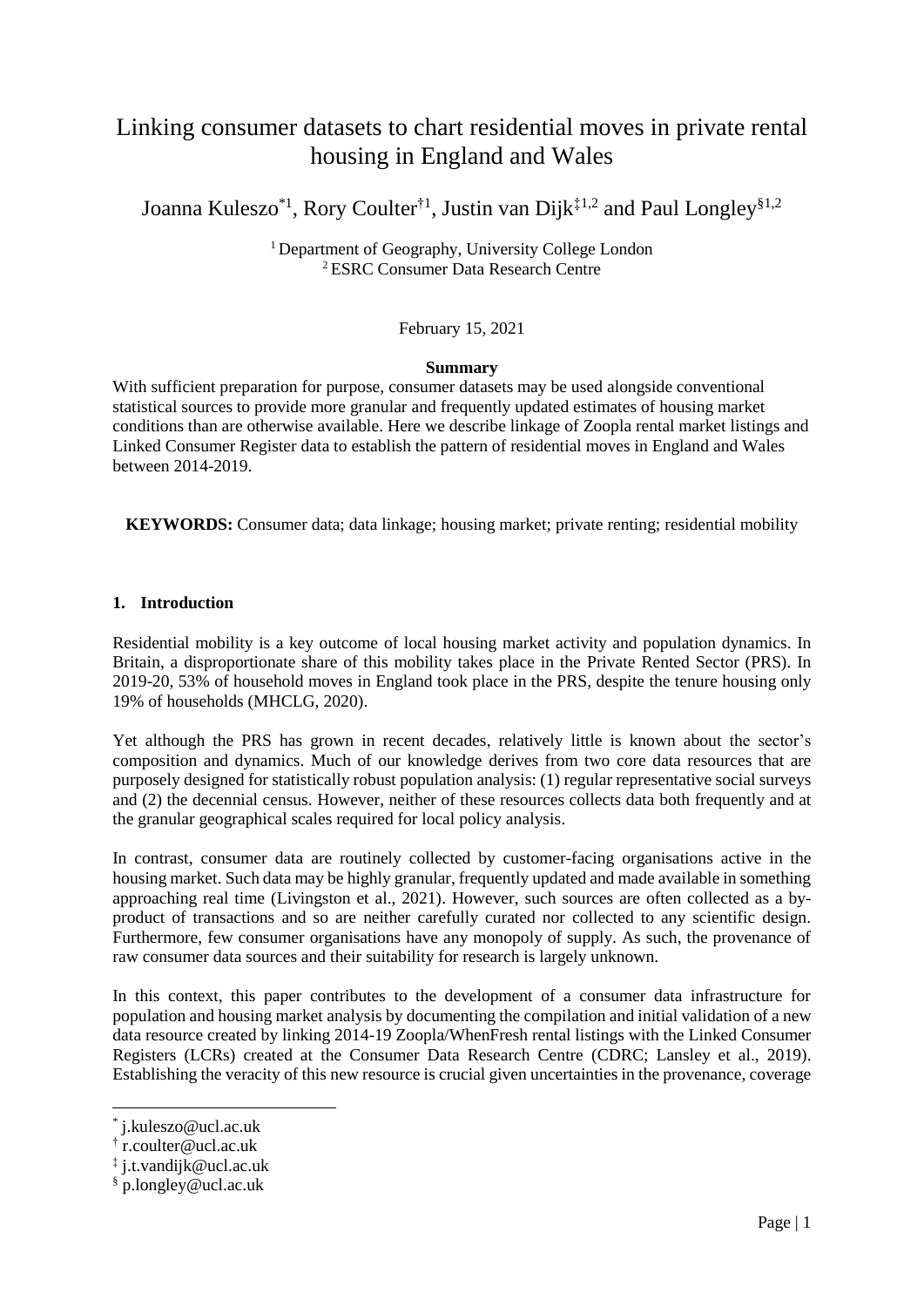and curation of the commercial source datasets. In what follows we (1) undertake external validation of the Zoopla/WhenFresh listings data against 2011 census benchmarks before (2) reporting on the process of linking rental listings to the LCR.

# **2. Data sources**

Zoopla/WhenFresh rental listings data are held in the Secure CDRC collections. The resource consists of a database of private rental listings in England and Wales advertised on Zoopla between 2014-2019. Zoopla is a market-leading platform for advertising properties that is used by a large, but undefined, share of UK private estate agents and landlords (Livingston et al., 2021). The creation of the LCRs database using computationally intensive methods is described in detail by Lansley and colleagues (2019), but in brief they aspire to list the names and geo-referenced addresses of a large proportion of UK adults from 1997 to 2019 (an update to 2020 is ongoing) and to link these records over time. Each record contains information about the year that each individual was first and last seen at a given address, providing an indicator of probable residential mobility history. **Table 1** provides additional information about the LCRs and the Zoopla data resources acquired for linkage.

| Dataset    | Years         | <b>Coverage</b>      | Variables used                                                                                                                                                                                                                                | Records |
|------------|---------------|----------------------|-----------------------------------------------------------------------------------------------------------------------------------------------------------------------------------------------------------------------------------------------|---------|
| <b>LCR</b> | 1997- 1       | $\vert$ UK           | Geo-referenced address, forename, surname, first                                                                                                                                                                                              | 144m    |
|            | 2019          |                      | seen date, last seen date.                                                                                                                                                                                                                    |         |
| Zoopla     | 2014-<br>2019 | England<br>and Wales | Geo-referenced address, date property first listed<br>on market, date (re)listing created, date last seen as $\vert \approx 570,000/\text{year}$ )<br>listed for rent, date rented, additional property<br>details (size, listing price etc). | 3.5m    |

**Table 1** Summary of datasets

Zoopla data were cleaned by discarding duplicate listings (15,460 records), calculating vacancy opening and closure dates and removing records with illogical date sequences (136,827 records). This left 3,423,091 records henceforth referred to as 'listing events'. The occurrence of a listing event indicates a change of tenants and thus household mobility.

### **3. External validation**

Our first objective was to assess whether Zoopla listing events provide a proxy for residential moves in the PRS. To assess this, we correlated the annual number of Zoopla listings in each local authority against the number of PRS households moving in the year preceding the 2011 census. **Figure 1** shows strong positive correlations with *r*=95 for Zoopla listings from 2014, 2015 and 2019, and *r*=94 for listings from 2016, 2017 and 2018.

**Figure 2** maps the ratio of Zoopla listings to 2011 census PRS mobility rates. This ratio varies regionally and is generally higher (0.4-0.6) for authorities in the South, particularly those located in the triangle bounding London, Reading and Oxford. There is also good coverage in other urban centres, and in Northumberland and Durham area. Parts of the rural North and Wales on the other hand have a lower ratio, indicating poorer Zoopla coverage of PRS moves.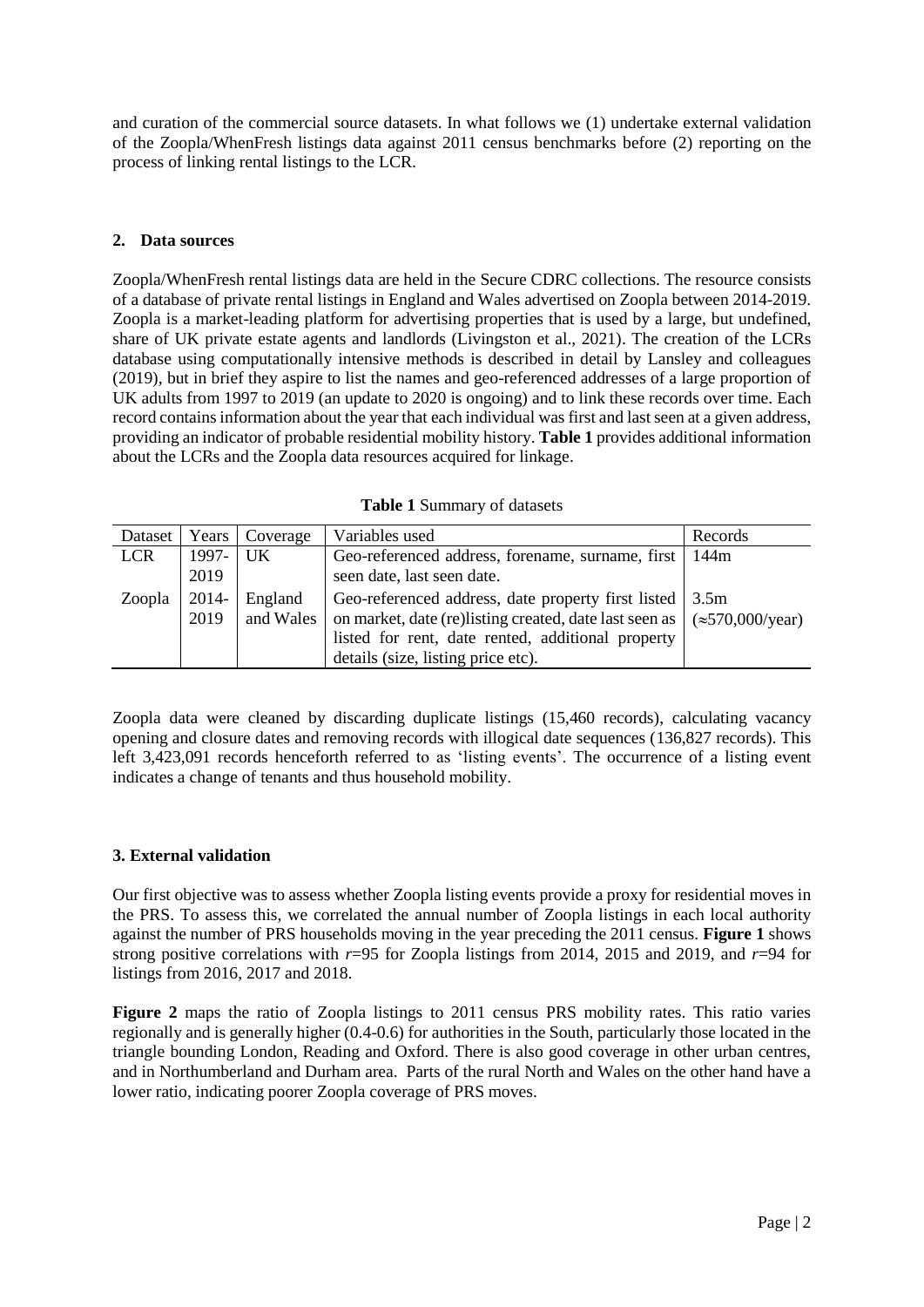

**Figure 1** Comparison of Zoopla listings per local authority with 2011 census PRS mobility rates.



**Figure 2** Zoopla listings as percentage of census moves across England and Wales.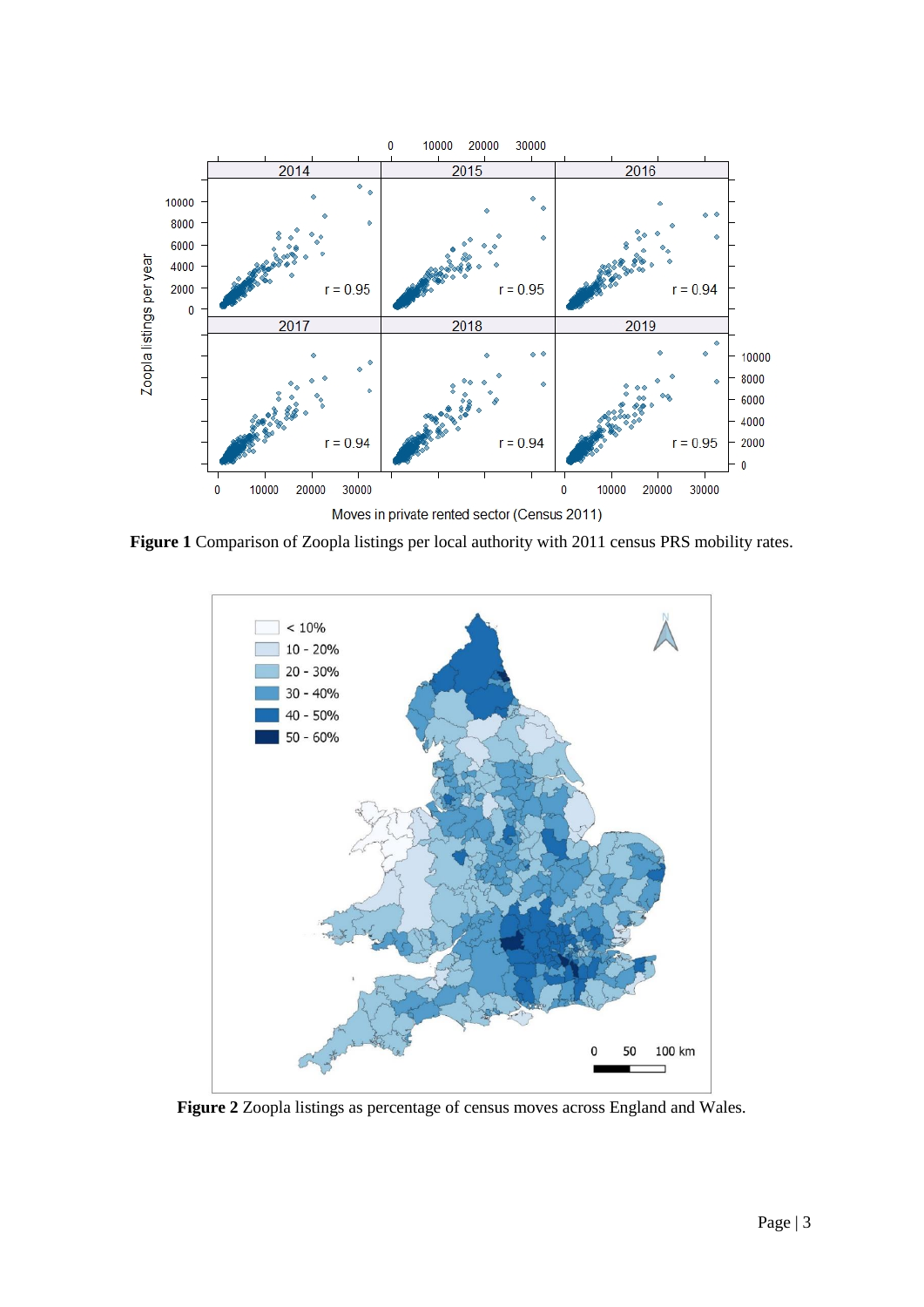# **4. Linking Zoopla listings to LCR records**

We first excluded LCR records outside the geographical and temporal scope of the Zoopla dataset (**Table 1**) to leave 26 million records in England and Wales for which either the first or last seen year fell between 2014-2019. Zoopla listings longer than a year were then excluded as agents do not always de-list let properties (50,824). We also discarded records from addresses re-listed >4 times a year on average (13,024). This left 3,359,244 records for potential linking.

Zoopla listing events were then linked to LCR records by simultaneously:

- 1) matching Zoopla listing addresses to the LCRs using a common reference file compiled from AddressBase Premium 2018 and the Postcode Address File 2018;
- 2) matching Zoopla listing dates to both first seen and last seen dates in the LCRs.

23% of Zoopla listings were attached to 1+ address records in the LCRs. Further analysis showed that this proportion is uncorrelated with the number of Zoopla listings per authority. **Table 2** shows that there is a temporal trend of diminishing proportions of Zoopla listings attached to LCR records. This is most likely related to LCR coverage diminishing with time because of increased opt-out from the public electoral roll components of the Registers (Lansley et al., 2019).

| Year         | N Zoopla listings | N listings     | % listings      |
|--------------|-------------------|----------------|-----------------|
|              |                   | matched to LCR | matched to LCRs |
| 2014         | 597,602           | 201,507        | 33.72           |
| 2015         | 513,862           | 118,252        | 23.01           |
| 2016         | 522,325           | 185,259        | 35.47           |
| 2017         | 548,697           | 76,878         | 14.01           |
| 2018         | 581,894           | 109,081        | 18.75           |
| 2019         | 594,864           | 73,556         | 12.37           |
| <b>Total</b> | 3,359,244         | 764,533        | 22.76           |

**Table 2** Summary of matching efficacy

**Figure 3** shows how matching efficacy (defined as percentage of listings matched to the LCRs) varies between local authorities. No clear rural-urban patterns are evident and higher match rates are achieved in a zone around London, parts of East Anglia, Humberside and the East/West Midlands. The lowest rates are achieved in Inner London.

Overall just over 1m LCR records (4%) were assigned 1+ Zoopla listing. **Figure 4** shows the geographical distribution of these matches. In general, urban centres have higher match levels, for example 12% in Newcastle and 10% in Oxford. The lowest levels are found in Wales with Anglesey, Conwy and Gwynedd the only three authorities where fewer than 1% of LCR records matched to Zoopla. The overall distribution of matches resembles the size of the PRS recorded in the 2011 census and the distribution of PRS moves shown in **Figure 2**.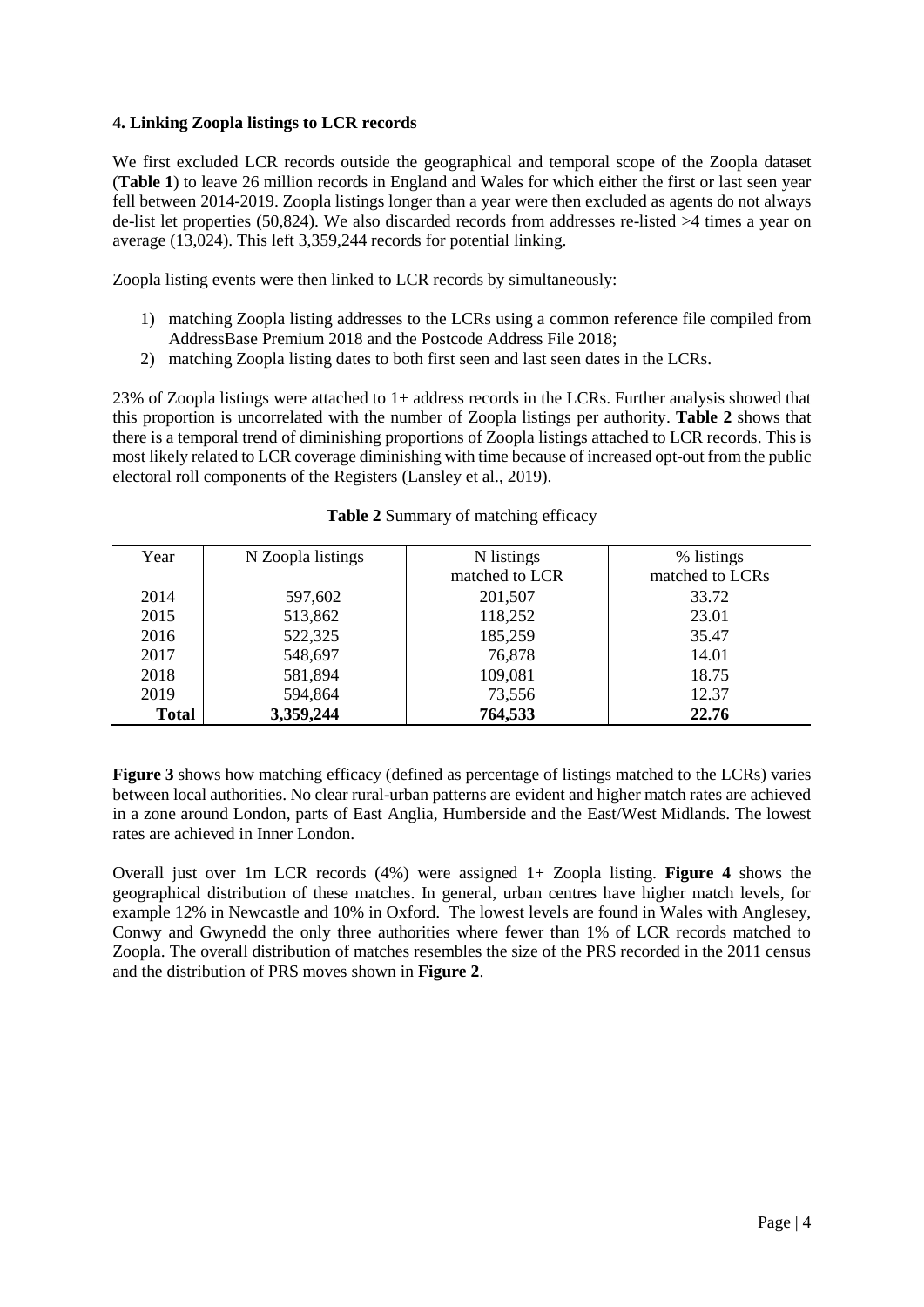

**Figure 3** Percentage of Zoopla records matched to LCR



**Figure 4** Percentage of LCR records matched to Zoopla record(s)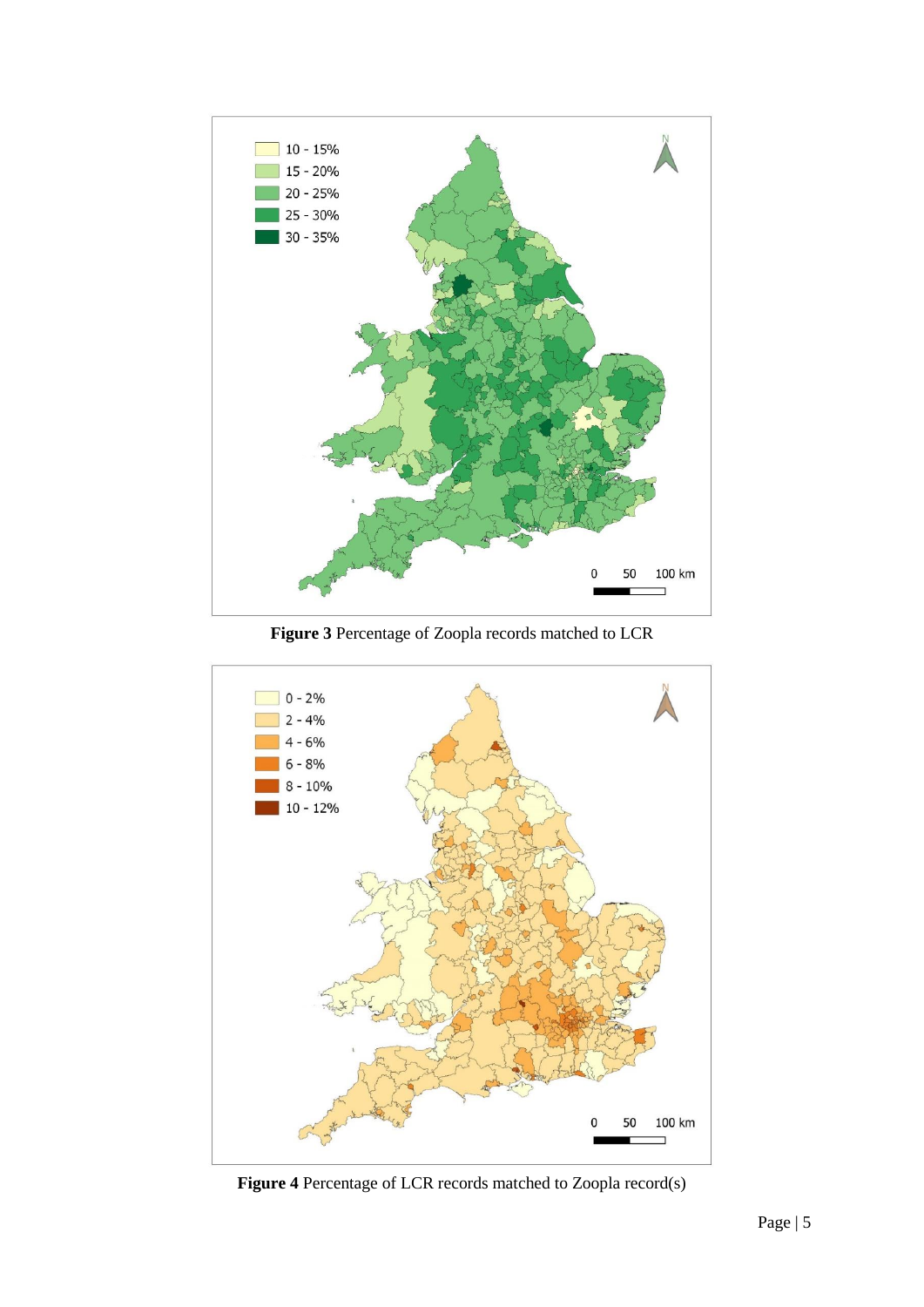## **5. Conclusions**

The procedures of external validation suggest sufficient correspondence with 2011 census estimates to justify using Zoopla and LCRs to produce estimates of PRS activity in more recent non-census years. However, these sources do not, as yet, amount to a substitute for census estimates. Linked data are in other respects more than a substitute, in that precise georeferencing makes it possible to ascertain the exact distances and also social gradients over which household moves take place.

We also anticipate the development of internal validation procedures of LCR and Zoopla data. In methodological terms, the advent of consumer data resources entails a shift from a conception of data sources as being correct to prespecified levels of precision with known margins of error, to an environment in which unknown errors in data collection are managed by triangulation of different sources as best endeavours to produce reliable estimates. In a broader sense, this marks a shift from reliance upon scientific inference to procedures for merging diverse data sources with different structures. We propose to advance this research agenda to develop timely, granular and data-rich representations of residential mobility and its social outcomes.

# **6. Acknowledgements**

This work is funded by the UK ESRC Consumer Data Research Centre (CDRC) grant reference ES/L011840/1, ESRC grant ES/S016422/1 ('Modelling Housing Career Trajectories in Great Britain') and EPSRC grant EP/M023583/1 ('UK Regions Digital Research Facility').

The data for this research have been provided by the Consumer Data Research Centre, an ESRC Data Investment, under project ID CDRC229, ES/L011840/1; ES/L011891/1.

### **References**

- Lansley G, Li W, Longley P A (2019). Creating a linked consumer register for granular demographic analysis. *Journal of the Royal Statistical Society: Series A*, 182(4), 1587-1605.
- Livingston M, Pannullo F, Bowman A, Scott E, Bailey N (2021). Exploiting new forms of data to study the private rented sector: Strengths and limitations of a database of rental listings. *Journal of the Royal Statistical Society: Series A.* DOI:10.1111/rssa.12643.
- Ministry of Housing, Communities and Local Government (MHCLG) (2020). *English Housing Survey 2019-2020: Headline Report*. MHCLG: London.

### **Biographies**

Rory Coulter is Lecturer in Quantitative Human Geography at UCL. His work focuses on housing and life course dynamics, neighbourhoods and population mobility processes.

Joanna Kuleszo is a Research Associate in the Department of Geography at University College London. Her research focuses on spatial analysis of built and natural environment systems.

Justin van Dijk is a Research Associate and Teaching Fellow in the Department of Geography at University College London. His primary research interests are grouped around the analysis and visualisation of large-scale spatial data, urban mobility, socio-spatial inequalities, and geospatial data in general.